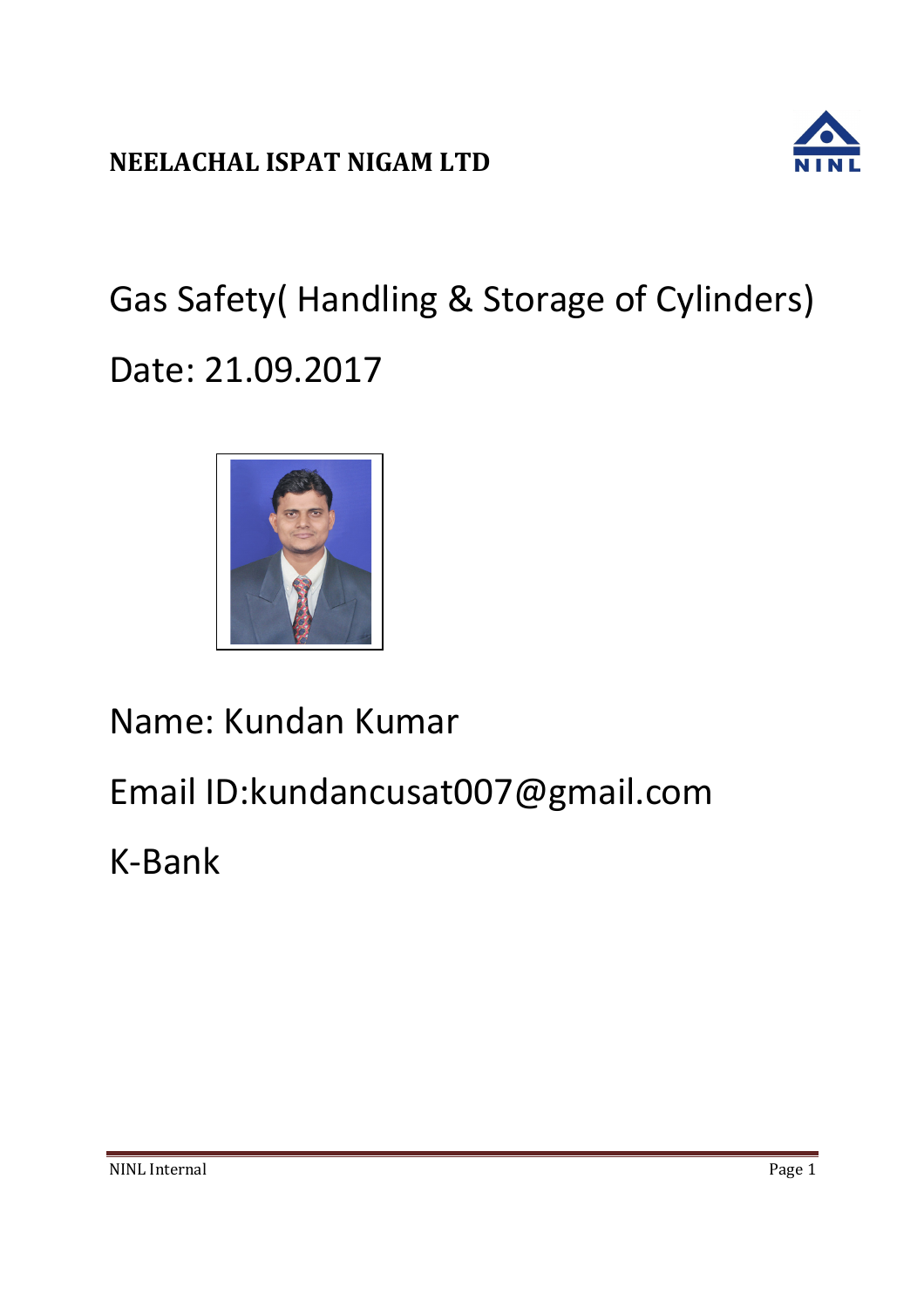

## Confidentiality Statement

The information in the document mentioned is not confidential and have been taken references from various sources as specified.

## Abstract

Procedure for safe operation of gas cutting and safe handling & storage of gas cylinders.

About the Author

Kundan Kumar , Asst Manager (Safety). He is associated with NINL for the last 5 years

Intended Readers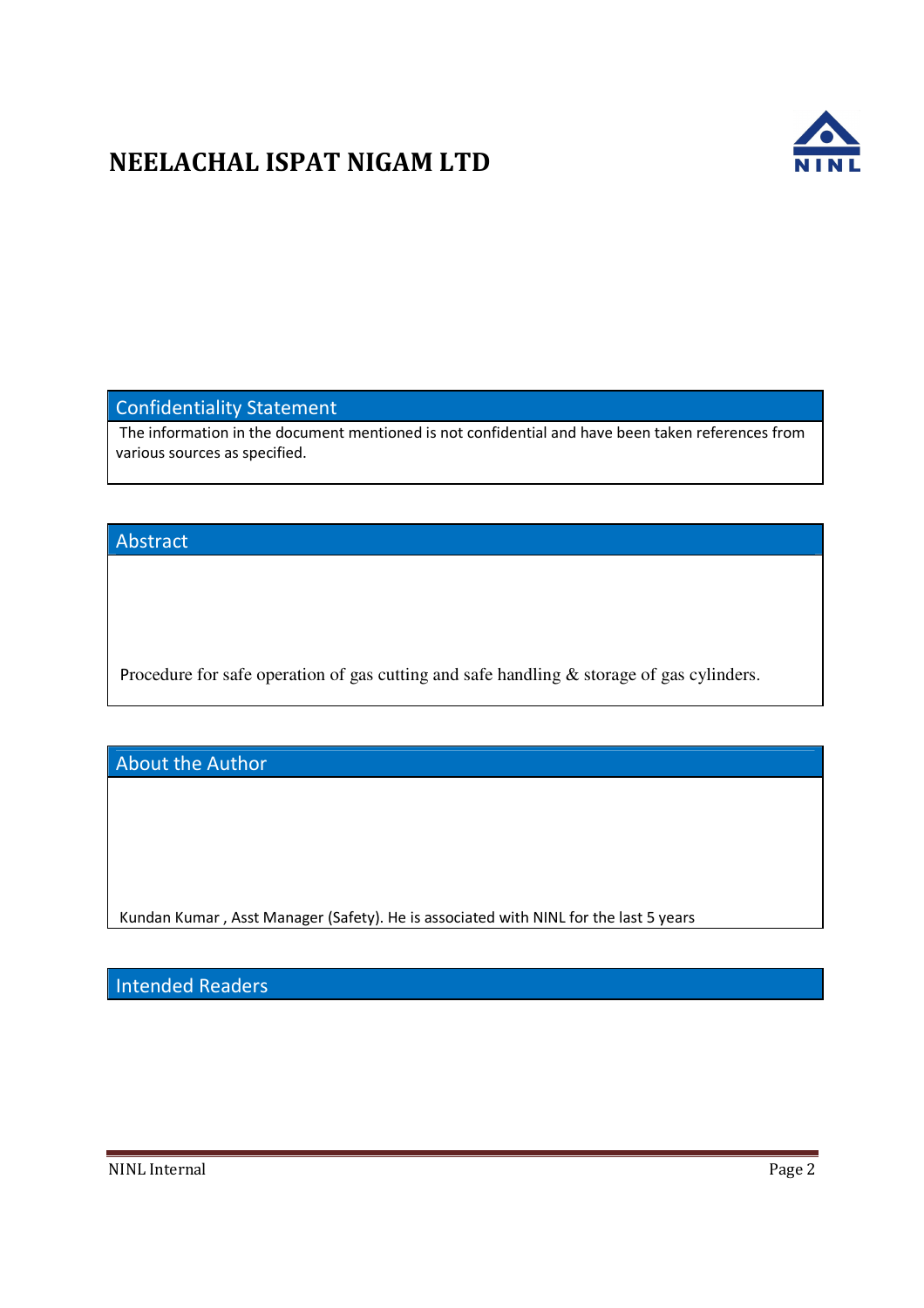

## Introduction

## Description

Ensure that Compressed Gas Cylinder is equipped with the correct ISI marked pressure regulators and dial gauges. For Gas Cutting operations ensure that Flash Back Arrestors are provided at both the Torch and Cylinder end.



Always Use Torches Equipped With Flash Back Arrestors

Hose clamp or clips are used to connect hoses firmly on both sides of cylinders and torches should be ensured.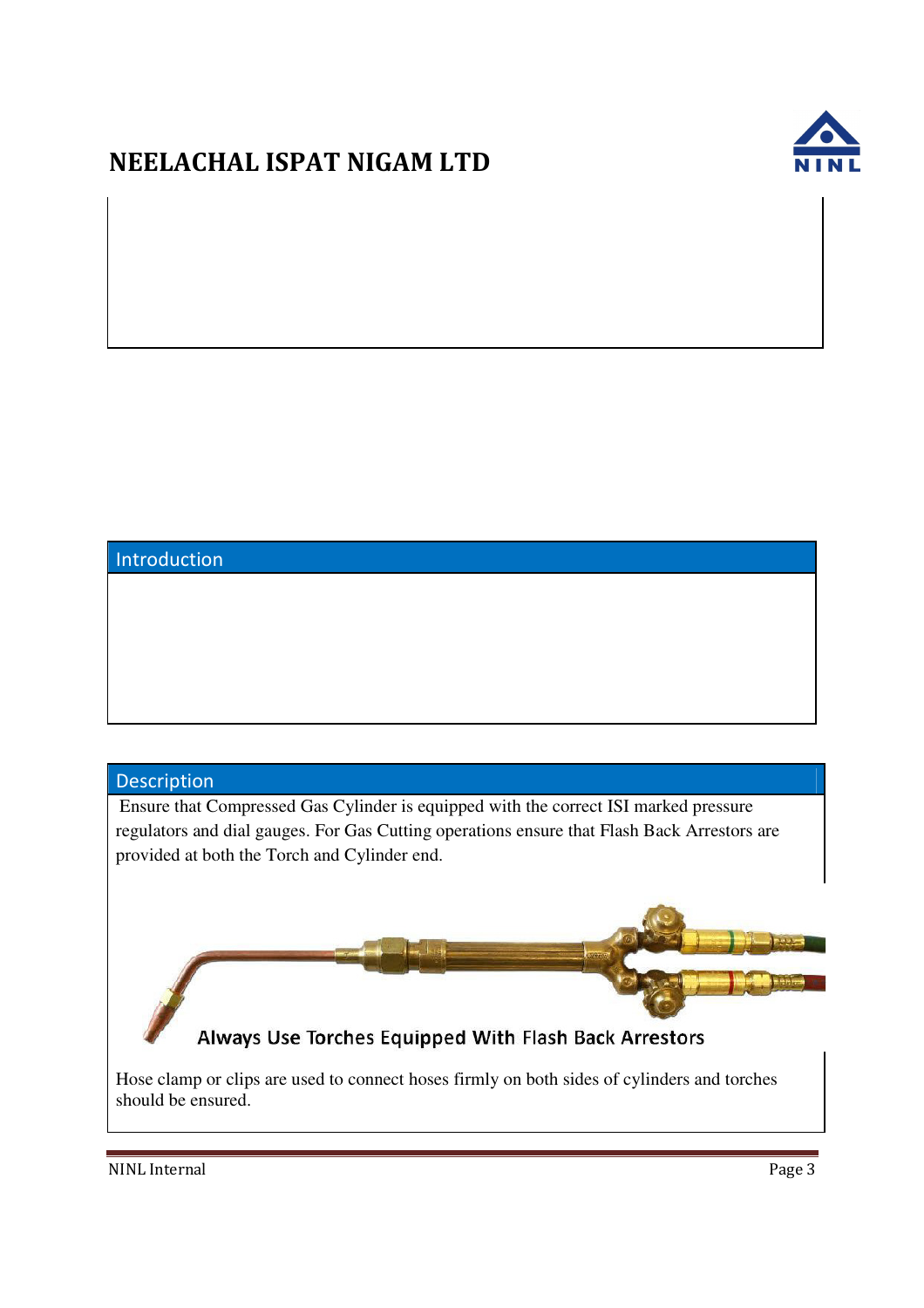

Contents of any Gas Cylinder must be clearly identified.

 Inspect the regulator and Gas Cylinder valves for grease, oil, dirt, and solvent. Never use grease or oil to lubricate regulators or Gas Cylinder valves because they can cause an explosion especially with Oxygen.

 Allow the use of standard key, or tools that are provided by the Gas Cylinder supplier to open or close a valve.

 Arrange an approved lighter to light the torch. Match-stick shall never be used to light the torch.

 Hoses & Cutting torch should be in good condition and should be connected correctly. There should be no leakage.

In case of LPG, domestic cylinder shall not be used.



 Refer to MSDS for the gas being used, to get more information regarding use, toxicity etc. Fire extinguishing equipment and fire blanket should be readily available when combustible materials are exposed to welding or cutting operations using Gas Cylinder.

Appoint fire watchers if there is a possibility of ignition unobserved by the operator.

Site Specific Risk Assessment should be carried out and appropriate control measures to be ensured.

## **Storage of Gas Cylinders**

Gas Cylinders must be kept vertical, secured by chain/ plastic coated wire rope etc. at all times to prevent tipping.

 Gas Cylinders must be segregated in hazard classes while in storage. Oxygen must be separated from flammable gases, and empty cylinders must be isolated from filled cylinders.

NINL Internal Page 4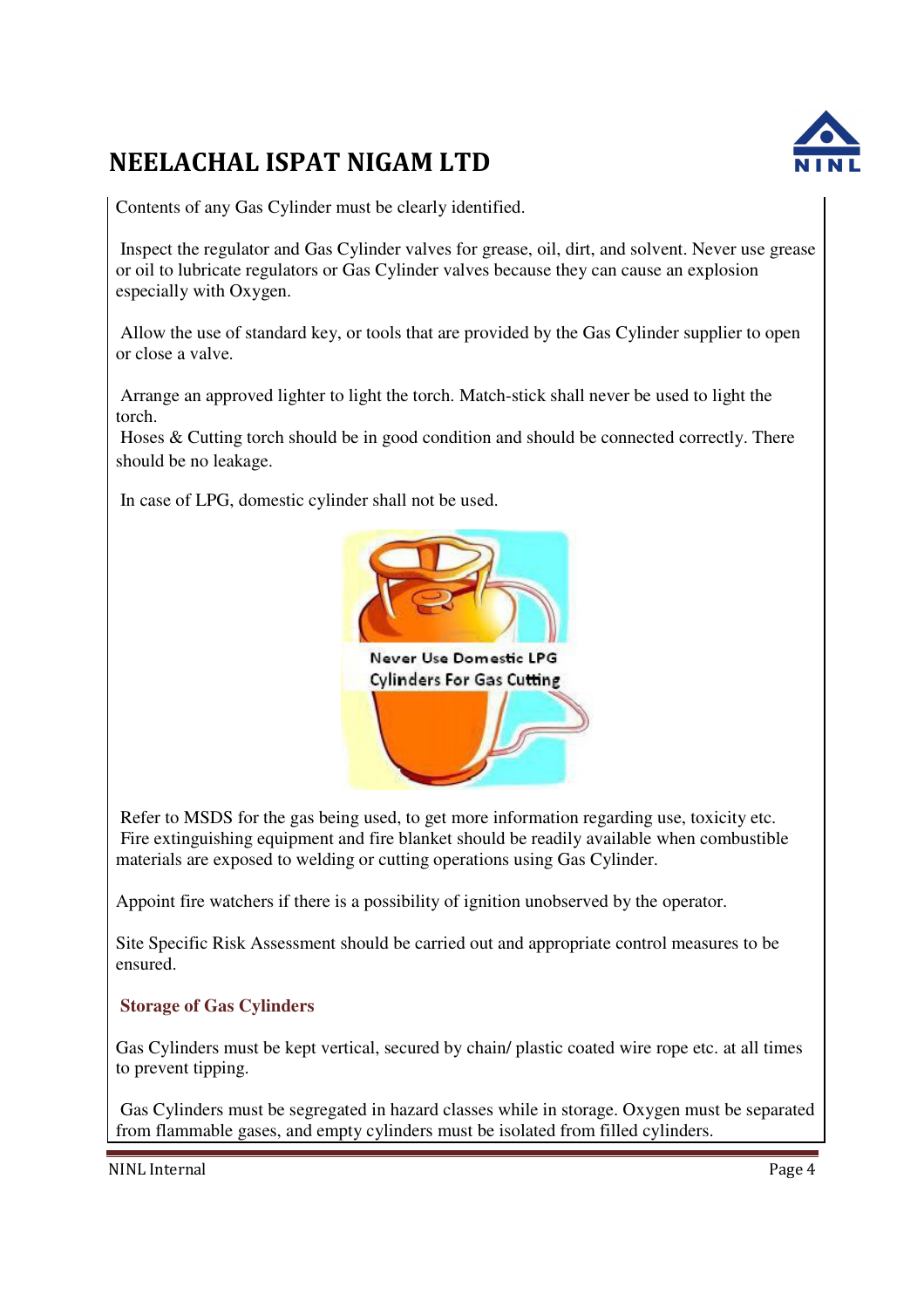

Gas Cylinders must be stored away from direct sunlight and away from sources of heat and ignition temperatures.

 Gas Cylinder must always be protected by valve protectors when they are not connected for use.

Gas Cylinder must be protected from damage. Do not allow to store Gas Cylinder near elevators or gangways, or in locations where heavy-moving objects may strike or fall on them.

Gas Cylinder should be protected against tampering by unauthorized individuals.

Ensure that storage areas must be well-ventilated, cool, dry, and free from corrosive materials.



Moving / Shifting of Gas Cylinders

Gas Cylinder shall never be dragged, slide or rolled. Use a cylinder trolley-cart or basket.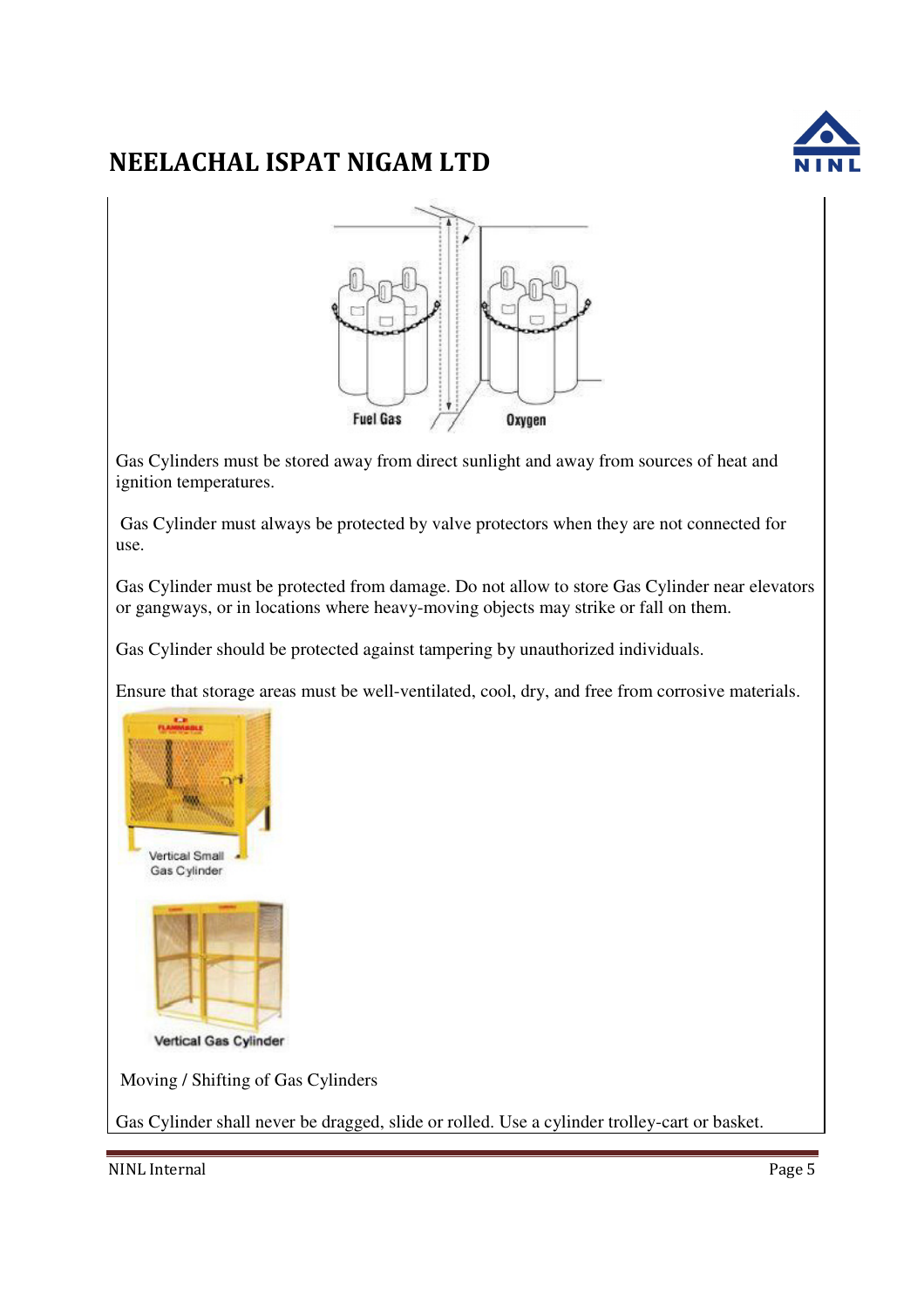

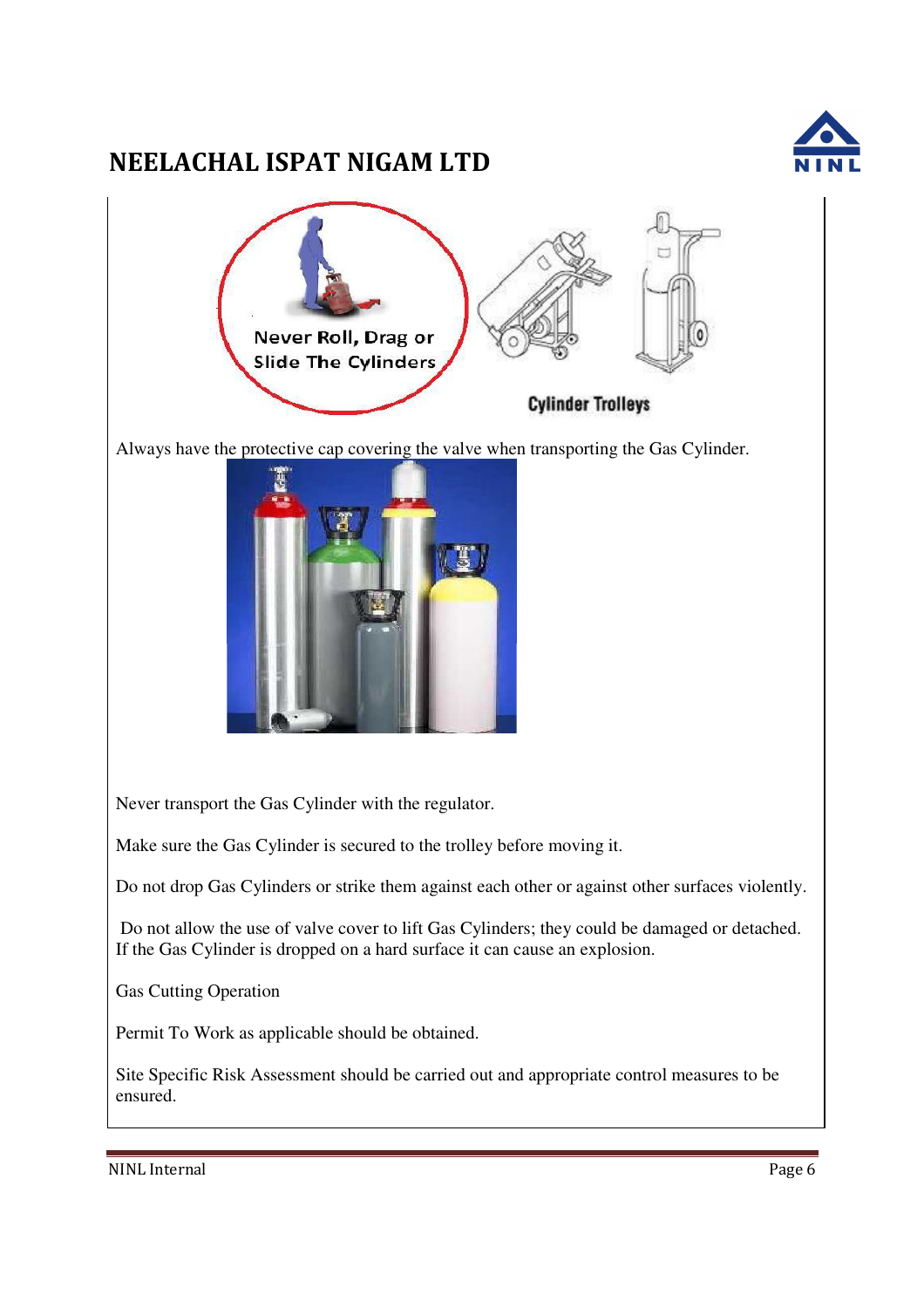

Only Competent and experienced personnel, aware of the hazards shall be allowed to handle Gas Cylinders and cutting operation.

The valve should be opened slowly and one should never stand in front of the cylinders. Crack open the O2 valve to remove dirt before fixing the regulator and ensure that only appropriate regulators are in place.

Keep the Gas Cylinder away from all electrical circuits, flame and sparks. Safe route for hoses should be ensured.

Never leave the valve open when gas cutting set is not in use, even when cylinder is empty.

Never use copper fittings or tubing on acetylene –may result in an explosion. Do not force connections that do not fit.

Close the Gas Cylinder valve and release the pressure in the hose before removing the regulator from the Gas Cylinder.

To stop the gas supply, use the Gas Cylinder valve not the torch regulator.

Ensure the use of appropriate PPE including safety goggles / face shields. All fall protection accessories shall also be ensured while work at height.

Oxygen and acetylene cylinders shall never be allowed inside confined spaces.

In case of gas cutting at height, area below shall be safeguarded against fire hazards.

If leakage in Gas Cylinder

Gas Cylinder to be removed to an isolated area, away from possible ignition sources. Allow it to remain isolated until the gas is completely discharged; making certain that area is restricted /cordoned off.

Never use a flame to detect a gas leak. Use soap water.



**10. Measurement and Monitoring**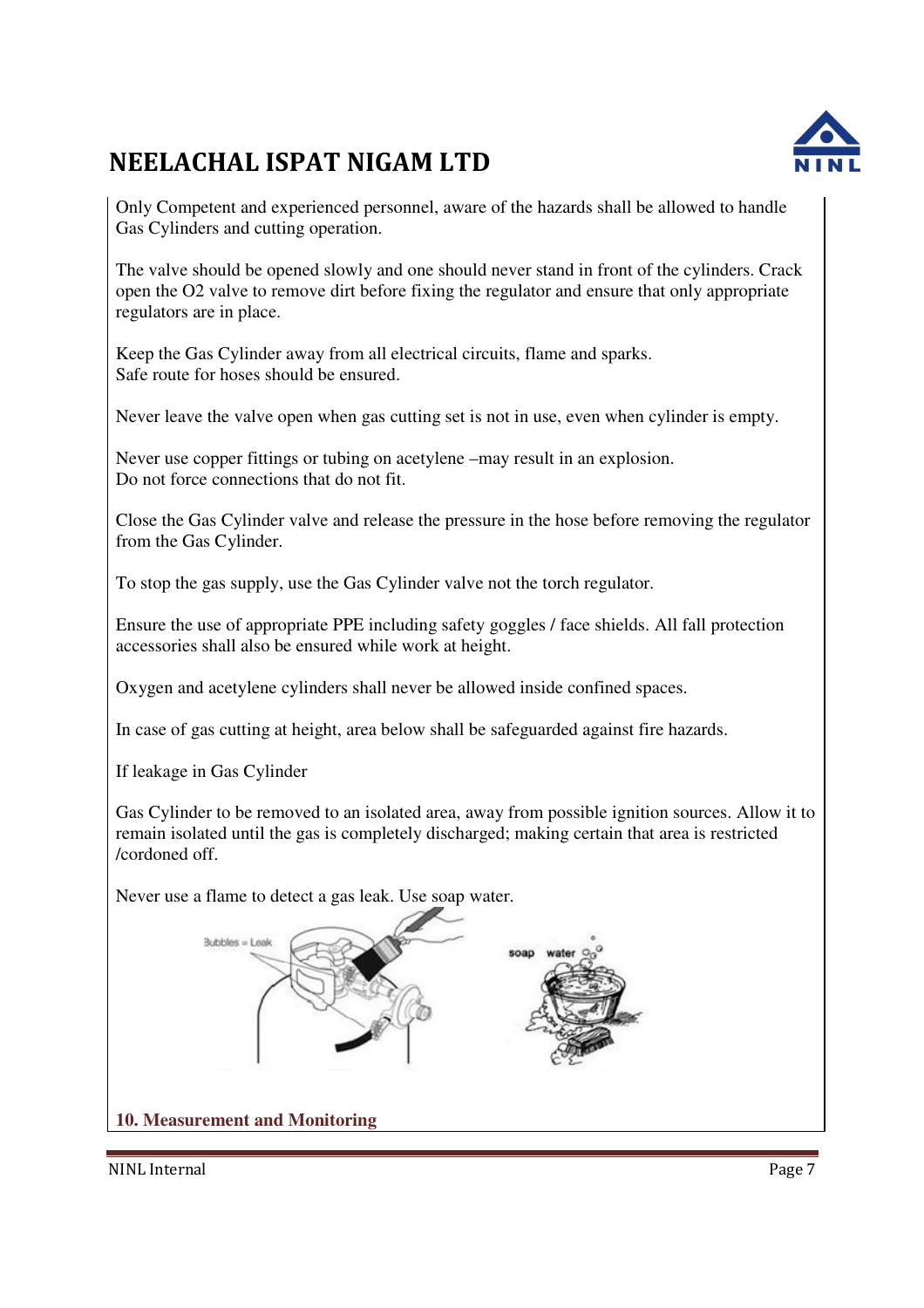

| Frequency | Responsibility            | Parameter                   |
|-----------|---------------------------|-----------------------------|
| Daily     | <b>Gas Cutter</b>         | Gas Cutting Set inspection  |
|           |                           | checklist                   |
| Weekly    | Site HSE Person / Area In | <b>Inspection Checklist</b> |
|           | charge                    |                             |
|           |                           |                             |
|           |                           |                             |

## Acknowledgement

## References

IS 5903: 1970 Recommendations for safety devices for gas cylinders

IS 5844: 1970 Recommendations for Hydrostatic Stretch Testing of Compressed Gas Cylinders

IS 6901: 1988 Specification for pressure regulators for gas cylinders used in welding, cutting and related processes

IS: 4379 for industrial gas cylinder and IS: 3933 for medical cylinders.